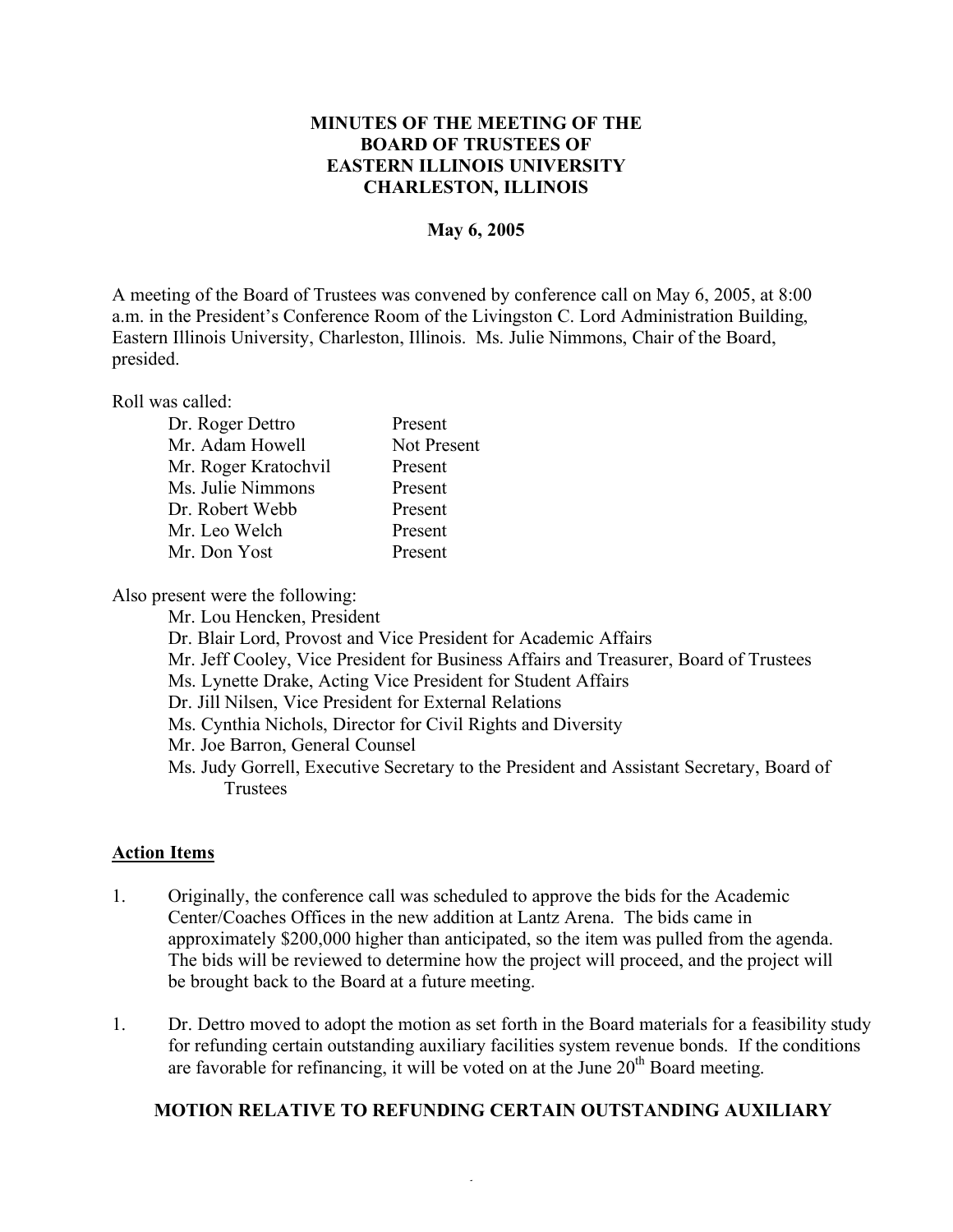## **FACILITIES SYSTEM REVENUE BONDS**

In order to arrange for the refunding of certain of outstanding Auxiliary Facilities System Revenue Bonds of the Board (the "Refunded Bonds") to be funded with the proceeds from the sale of Auxiliary Facilities System Revenue Bonds, Series 2005 (the "Bonds"), I move that the Board of Trustees authorize the following actions:

• The Board Treasurer and John S. Vincent and Company LLC, as Financial Advisor, are hereby authorized to prepare a continuing disclosure agreement and to prepare and distribute a Preliminary Official Statement and a final Official Statement.

• The Board Treasurer is authorized to receive proposals pursuant to the Procurement Code for the underwriting services and for bond and disclosure counsel with respect to bonds and certificates of participation to be issued by or on behalf of the Board.

• The Board Treasurer is authorized to seek and secure, as appropriate, bond ratings from rating agencies and authorize the underwriter of the Bonds to obtain bond insurance from bond insurers.

• Bond Counsel is authorized to prepare documents including a supplemental bond resolution, an escrow agreement with respect to the Refunded Bonds and a tax exemption certificate and agreement.

• The Chair, President, Treasurer and other authorized officers of this Board are authorized to do and perform such other acts and things and to make, execute and deliver all such other instruments and documents on behalf of this Board as may be by them deemed necessary or appropriate to comply with or to evidence compliance with, the terms, conditions or provisions of the sale of the Bonds, including the authorization and distribution of a Preliminary Official Statement, and a final Official Statement with respect to the sale of the Bonds, and all acts and things whether heretofore or hereafter done or performed by the officers of this Board which are in conformity with the intents and purposes hereof shall be and the same are hereby in all respects, ratified, confirmed and approved.

Prior to the sale and delivery of the Bonds, the Board will be asked to approve the substantially final forms of the documents referred to above.

Dr. Webb seconded the motion.

Roll was called and the vote was as follows:

| Dr. Dettro     | Yes |
|----------------|-----|
| Mr. Kratochvil | Yes |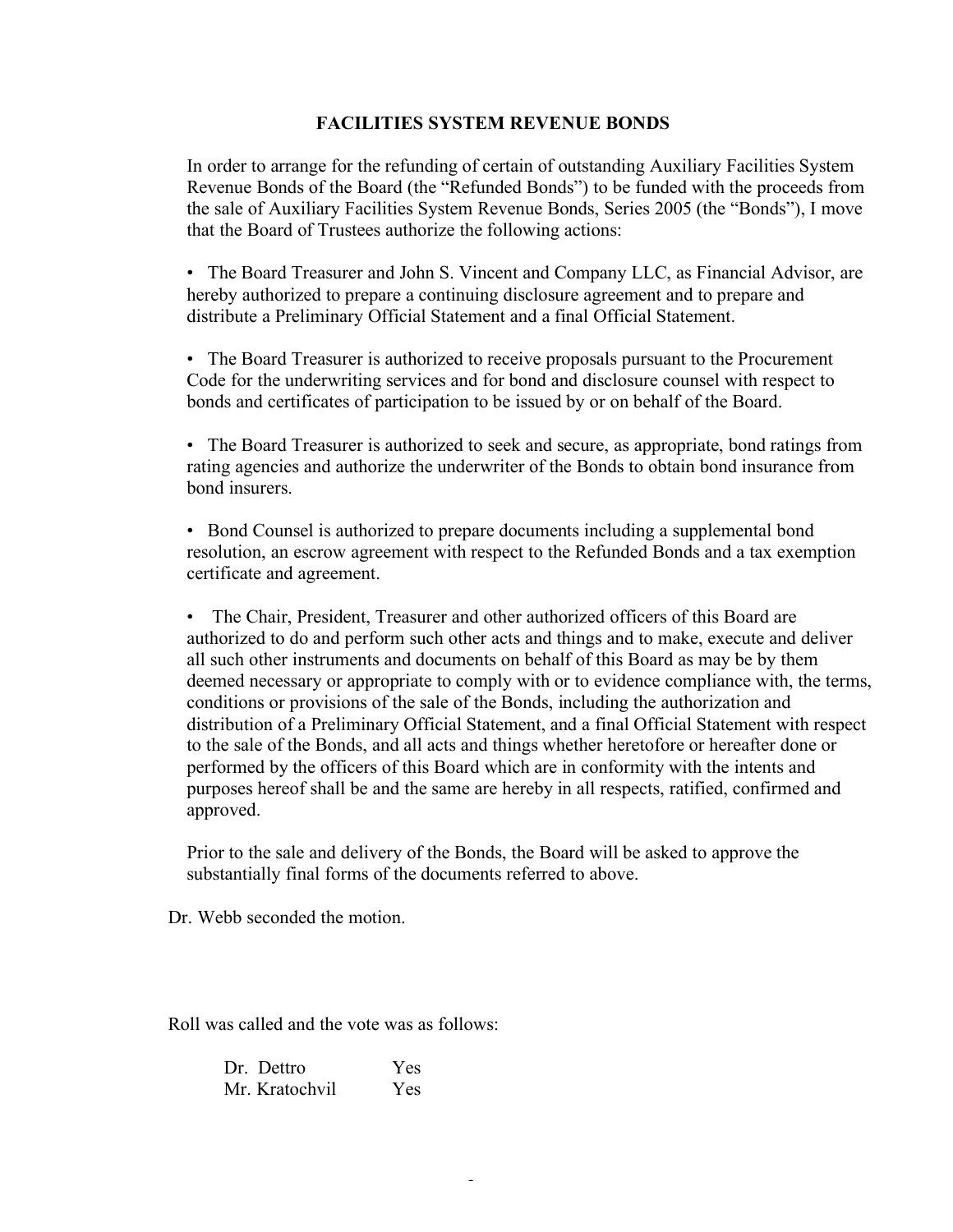| Dr. Webb    | Yes        |
|-------------|------------|
| Mr. Welch   | <b>Yes</b> |
| Mr. Yost    | <b>Yes</b> |
| Ms. Nimmons | Yes        |

Motion carried.

# **Executive Session**

Dr. Dettro moved that the Board convene in executive session to consider the employment of personnel as recommended by 2.C.1 of the Open Meetings Act and pending probable, or imminent litigation as permitted by 2.C.11 of the Open Meetings Act. Mr. Kratochvil seconded the motion.

Roll was called and the vote was as follows:

| Dr Dettro      | Yes |
|----------------|-----|
| Mr. Kratochvil | Yes |
| Dr. Webb       | Yes |
| Mr. Welch      | Yes |
| Mr. Yost       | Yes |
| Ms. Nimmons    | Yes |

Motion carried.

Dr. Dettro moved that the Board reconvene in open session. Mr. Kratochvil seconded the motion.

Roll was called and the vote was as follows:

| Dr Dettro      | Yes |
|----------------|-----|
| Mr. Kratochvil | Yes |
| Dr. Webb       | Yes |
| Mr. Welch      | Yes |
| Mr. Yost       | Yes |
| Ms. Nimmons    | Yes |

Motion carried.

#### **Adjourn**

Mr. Yost moved to adjourn. Mr. Kratochvil seconded the motion.

Roll was called and the vote was as follows:

Dr. Dettro Yes